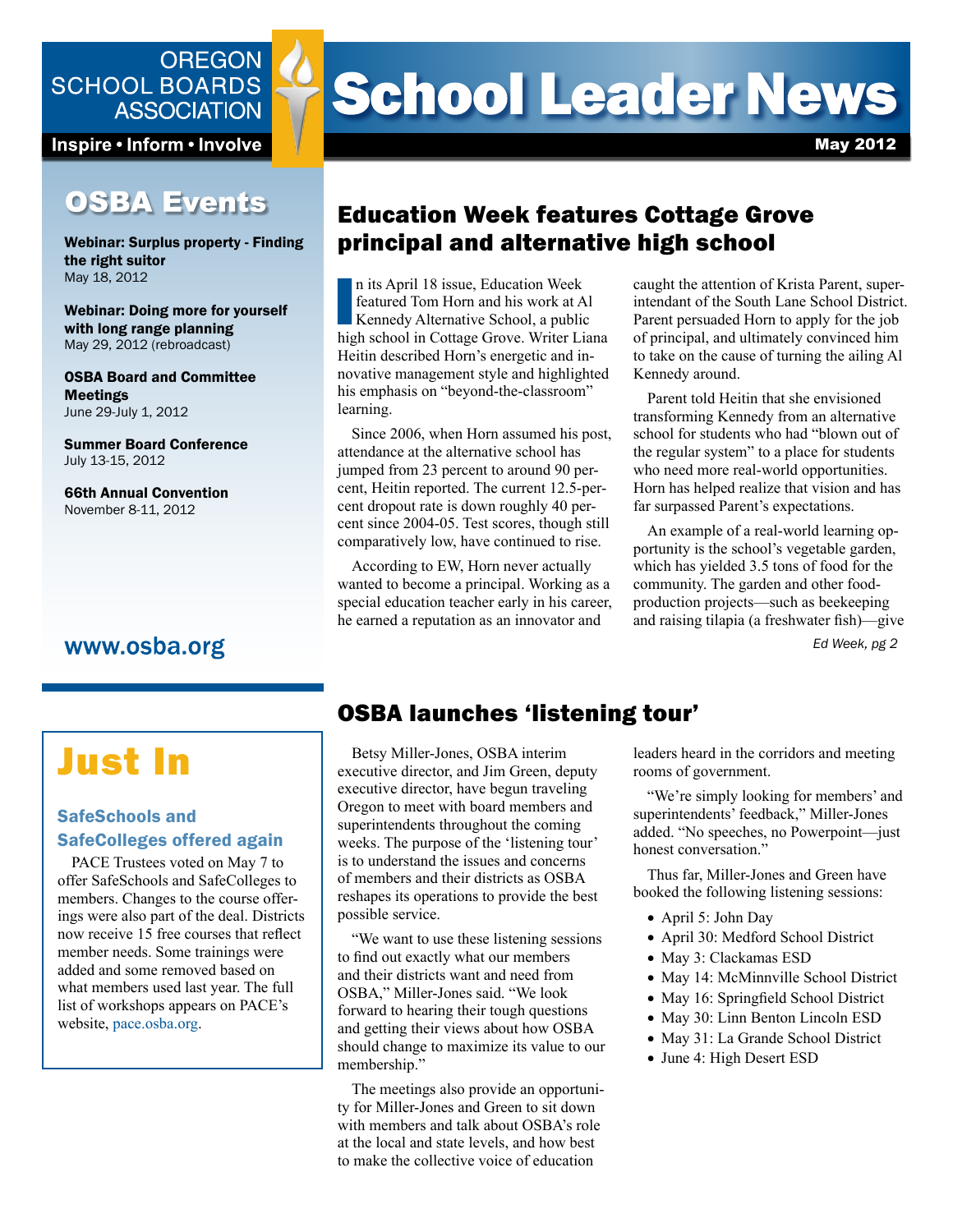## Attend the Sustainable Schools/ Sustainable Solutions Conference

The second annual Sustainable Schools/Sustainable Solutions Conference will take place at Gladstone High School (south of Portland) on June 19.

"Building the Pillars of Sustainability" is this year's theme. The conference offers numerous breakout sessions that provide helpful resources for school administrators,



educators, board members, and people who handle facilities, transportation, purchasing, food and other aspects of education leadership.

Featured presenters include Portland State University Professor Veronica Dujon ("Understanding the Social Dimension of Sustainability: A Fundamental Role of K-12 Education") and Diana Fisher, awardwinning K-12 teacher ("Leveraging Systems Thinking and Systems Modeling to Educate for Sustainability"). The day concludes with presentation of the Oregon Sustainable School Awards and recognition of Oregon's U.S. Department of Education Green Ribbon School Award recipients.

Details and registration are available at: [http://www.sustainable](http://www.sustainableschools.org/our-services/2012-conference)[schools.org/our-services/2012-confer](http://www.sustainableschools.org/our-services/2012-conference)[ence](http://www.sustainableschools.org/our-services/2012-conference) or contact: Lori Stole, [lstole@](mailto:lstole%40zerowaste.org?subject=) [zerowaste.org](mailto:lstole%40zerowaste.org?subject=) or 503-307-4067.

## OSBA attends Oregon Leadership Network's Spring Institute

The OLN 2012 Spring Leadership Institute—held on Wednesday, April 11, at Marylhurst University—attracted strong participation from OSBA. Led by OSBA Board President **Kris Howatt** (Gresham-Barlow), the delegation included President-Elect **Terry Lenchitsky** (Oregon Trail), Past President **David Beeson** (Silver Falls) and board member **Karen Cunningham** (Beaverton). Association members **Maureen Wolf** (chair, Tigard-Tualatin School Board) and **Dana Terhune** (vice chair, Tigard-Tualatin School Board) also participated, along with Joe Wehrli, OSBA Director of Board Development, and Lonn Hoklin of OSBA Communication Services.

#### 'Dig where you stand'

This year's keynote speaker was Jeff Duncan-Andrade, who teaches high school in east Oakland while maintaining a full professor's schedule at San Francisco State University. An associate professor of Raza Studies and Education, Dr. Duncan-Andrade is widely known for his passionate belief in making sure every child has an equal opportunity

to succeed in school. In his far-ranging presentation, he urged teachers, administrators and school leaders to "dig where you stand" in the cause to achieve equity in schools, which means doing what you can to improve conditions in your own immediate world.

It also means identifying the "multiple negative stressors" in the community that hold children down—racism, poverty, violence—and lining up the resources to deal with them. "Hopelessness is paralysis," Duncan-Andrade said. "Hope is action."

#### Recognizing leadership and excellence

A highlight of the Spring Institute was presentation of the 2012 Tom Ruhl Leadership for Equity Award, which goes to education professionals who exemplify Mr. Ruhl's deep commitment to leadership for equity.

This year's award went to Nancy Golden, superintendent of Springfield Public Schools, and Sho Shigeoka, district equity coordinator at the Beaverton School **District** 

#### *Ed Week continued from pg 1*

students practical hands-on experience and learning opportunities that aren't available in the confines of a classroom. Other students build Aleutian kayaks and take them out to monitor water quality on a nearby river. Still others pull invasive species of plants from the riverbank or work on prototypes for sustainable housing.

The curriculum emphasizes projectbased learning and sustainability. Horn separates students into cohorts that take on projects in agriculture, architecture, forestry, water and energy. The structure of the cohort lets students stay with the same teacher throughout the day and gives teachers total control over their

schedules. Teachers like the model, EW reported, because it provides the flexibility needed to adapt the teaching to students' interests and progress. The fluid schedule also allows day trips to Portland or extended trips for snow camping or exploring the Oregon coast. Such trips relate closely to subject material the students study in class.

Each project strives to generate tangible benefits to the entire community. Horn foresaw that success with the projects would earn kudos for the students from the community, giving them a sense of worth and serving as sources of community pride.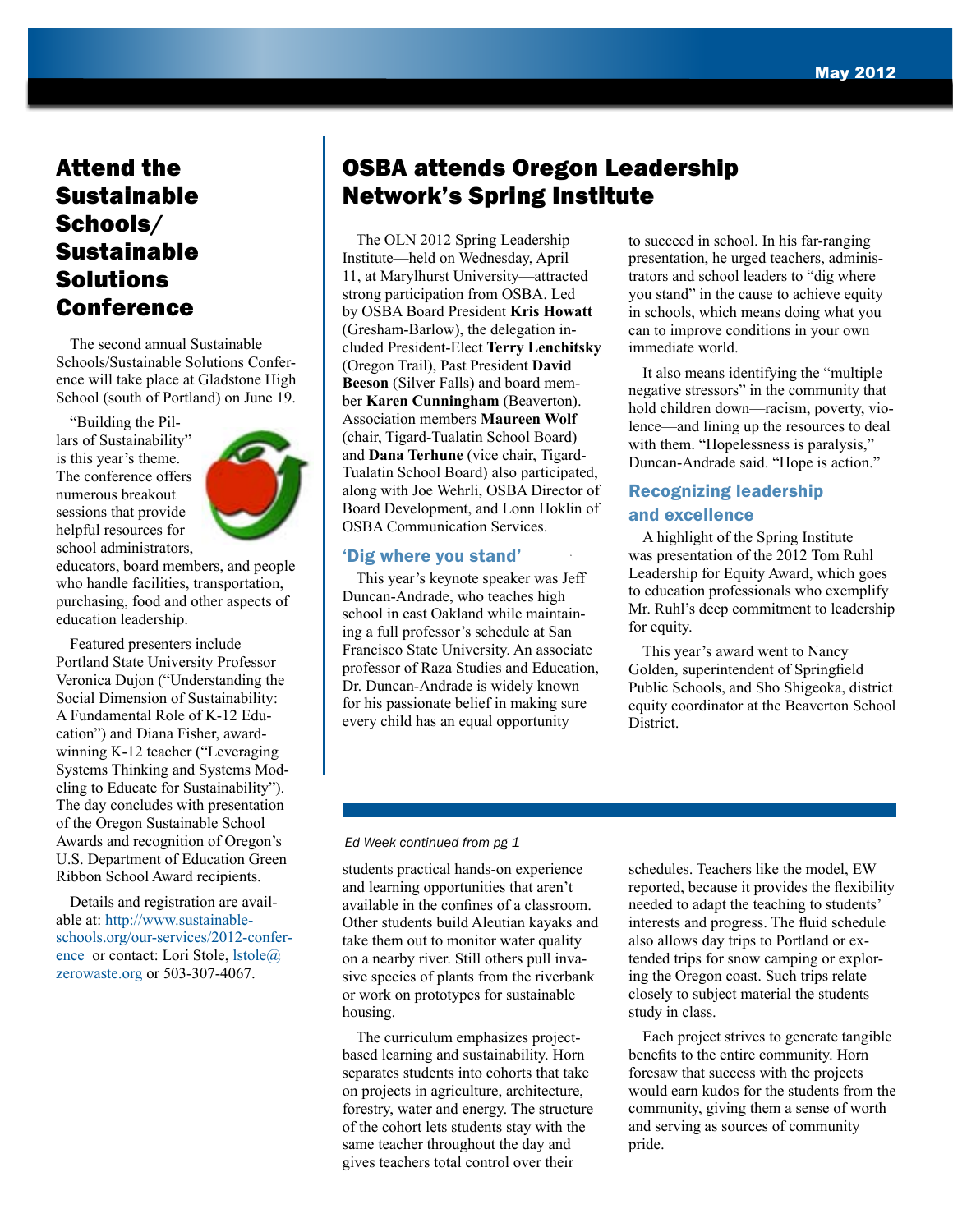## KEEPING YOU IN THE LOOP

The country, the same hot topics dominate<br>
conversations about public education: funding,<br>
mandates, testing, merit pay, teacher evalua-<br>
tion statewide bargaining four-day weeks charter conversations about public education: funding, mandates, testing, merit pay, teacher evaluation, statewide bargaining, four-day weeks, charter schools, virtual education, student achievement, local governance vs. state or federal intervention. I heard them all while I was in Boston at the National School Boards Association convention last month. Even the



details sounded familiar, although sometimes with a different twist from what we experience here in Oregon.

When the OSBA Legislative Policy Committee met on April 27-28, the conversation was spirited and focused. The committee created draft policies and priorities that will go to local boards for a vote of approval later this year. The resulting priorities and policies provide the founda-

Betsy Miller-Jones Interim Executive Director

tion and direction for OSBA's work during the 2013 Legislative Session and beyond.

Members of our Legislative Policy Committee from districts large and small, east and west, worked hard to make sure that OSBA staff clearly understand the needs of districts and that we put our collective effort into making fundamental change to support local governance for student achievement.

#### OSBA must be proactive

One message came across loud and clear during the weekend: our board members want OSBA to be a positive, proactive and leading voice for change. It is not enough for OSBA to shape and mold legislation. Our members want to see OSBA proposing and leading legislation. We can no longer rely on others to come up with "good ideas" for what works for school districts and school boards. We cannot wait, see and react.

The policies and priorities developed by our LPC show the importance our board members place on the

role of education in growing Oregon's economy and creating jobs. Most school districts are major employers that provide jobs in their communities. But just as important, quality education attracts employers to communities, keeping them alive and vibrant. Without a strong school district, many communities wither and shrink.

A strong statewide educational system provides the work force to attract employers, who then bring new jobs, attract more highly educated workers

. . . who demand an excellent school system for their own children. It is a complete circle. Education workers pay income taxes that help fund state services overall; strong school systems attract more jobs and more employees who also pay taxes; and it continues on and on.

The time has come to get the train back on the tracks. We must end the cut-and-reduce cycle we have endured so long. Education is part of the solution to Oregon's economic problems, and as board members we must be loud and clear about what we need to make that solution work.

 OSBA will focus on returning education to the forefront of Oregon's priorities. The Legislative Policy Committee has offered the following draft priorities for the approval of the full OSBA membership:

- Funding that supports a strong educational system and enables job growth.
- Student achievement through a strong system of equity that closes the achievement gap.
- Empowerment of local boards for local governance, to include mandate relief and shared accountability.

These will form the priorities for OSBA as we prepare for the 2013 Legislative Session. Please join us in this important work!

Betag Nuller James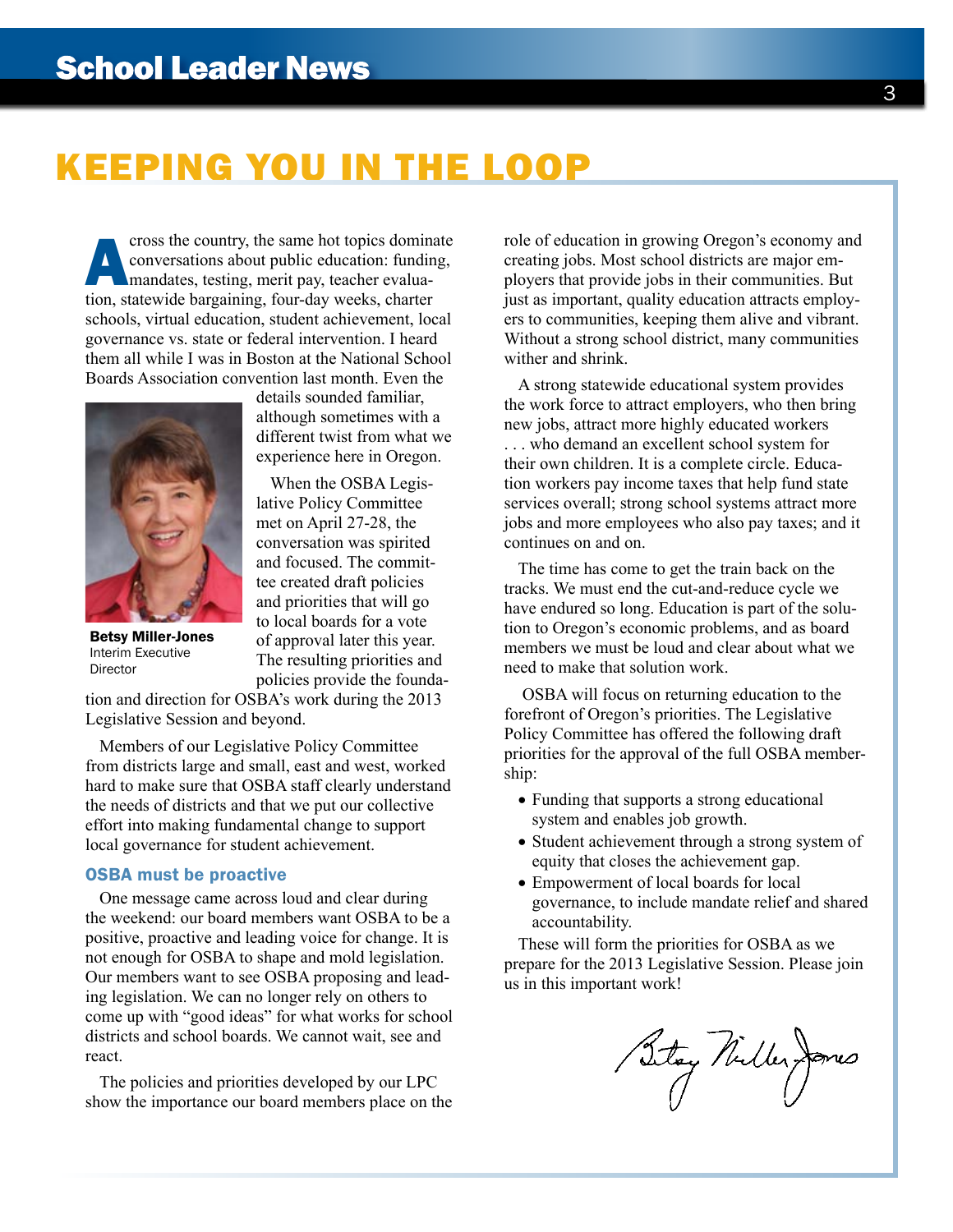## OSBA at National School Boards Association Conference

## 'A Better Tomorrow Starts Today'

Last week, OSBA President **Kris Howatt** (Gresham-Barlow) led the association's group to the National School Boards Association (NSBA) 72nd Annual Conference in Boston.

In addition to Howatt, the group included a strong representation of OSBA's Board of Directors leadership team:

- **Terry Lenchitsky** (Oregon Trail), President-Elect
- **Dave Krumbein** (Pendleton), Secretary-Treasurer
- **David Beeson** (Silver Falls), Past President

With its theme "A Better Tomorrow Starts Today," the NSBA conference presented education issues from a national perspective. The 5,000-plus attendees gained insight into how federal legislation and court decisions will affect public schools. In addition to many other issues, presenters discussed strategies to raise student achievement and save money—ideas

that conference participants can put to good use in their home districts.

OSBA Interim Executive Director Betsy Miller-Jones led the staff contingent to the conference, including Steve Lamb (board development specialist), Rick Stucky (policy services specialist) and Legal, Labor and PACE Services Attorneys Haley Percell, Morgan Smith and Ben Becker.



Idalia Stam, Nyssa SD (left), Kris Howatt (center) and David Beeson (right) attended the NSBA Delegate Assembly.

### OSBA's Steve Lamb shares expertise at NSBA national conference

Steve Lamb, OSBA board development specialist, presented a workshop at last week's National School Boards Association 72nd Annual Conference in Boston. Titled, "A deeper look at change: Super-sizing effort through what you do during the strategic planning process," the workshop covered the process of goal setting and strategic planning, with an examination of the trust and motivation factors involved in building enthusiasm for realizing district goals.

About 35 board members and superintendents from around the country participated in the presentation.

Lamb presented a similar session at last year's OSBA convention, and he will reprise it at this year's OSBA Summer Board Conference at the Riverhouse in Bend, July 13-15. He has received an invitation to present on this important topic at the Oregon Association of Education Service Districts next month in Redmond.

## Nominate an outstanding educator for Oregon Teacher of the Year

The Oregon Department of Education is now accepting nominations for the 2012-13 Oregon Teacher of the Year. To nominate someone, fill out the Talent Pool Recommendation Form at [http://www.ode.state.](http://www.ode.state.or.us/search/page/?id=221) [or.us/search/page/?id=221.](http://www.ode.state.or.us/search/page/?id=221)

"The Oregon Teacher of the Year award honors a representative of all the great teachers in Oregon," said State Schools Superintendent Susan Castillo. "Candidates for the Oregon Teacher of the Year are exceptionally dedicated, knowledgeable and skilled educators. They inspire students of all backgrounds and abilities to learn."

The 2012-13 Teacher of the Year will continue to teach in his or her classroom and will have many opportunities to share teaching strategies, experiences and expertise with audiences around the state. The teacher will also have an opportunity to attend the National Teacher of the Year conference in Dallas, Texas, and the National Teacher of the Year Recognition Week in Washington, D.C., where he or she will meet the President at the White House. The winner will also attend International Space Camp at the U.S. Space & Rocket Center in Huntsville, Alabama. Finally, the Oregon Teacher of the Year may become a candidate for the National Teacher of the Year award.

Nominees for the award should submit applications for review by a blue ribbon panel of legislators, former award winning educators, business leaders and key education organization leaders. The panel will select finalists to be interviewed by representatives of the state superintendent's office. Castillo will make the final selection.

The deadline for nominations is May 24, 2012. The winner will be announced this fall. To learn more about the Oregon Teacher of the Year program, visit: [http://](http://www.ode.state.or.us/search/page/?id=227) [www.ode.state.or.us/search/page/?id=227](http://www.ode.state.or.us/search/page/?id=227).

Contact Jennifer Busey, at [jennifer.k.busey@state.or.us](mailto:jennifer.k.busey%40state.or.us?subject=) or (503) 947-5740.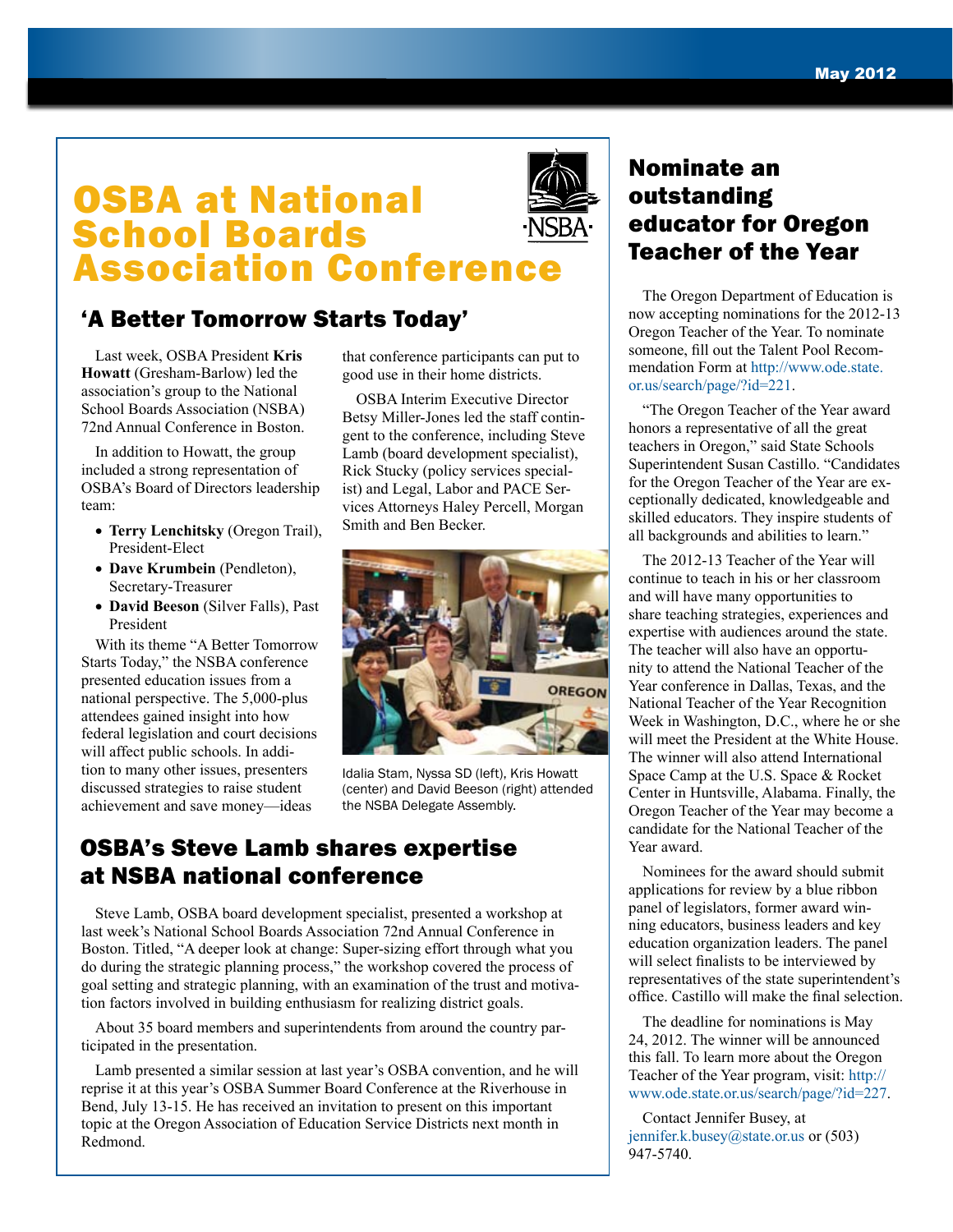## 2012 Annual Convention

### Suggest a workshop for the 2012 Annual Convention

OSBA will hold its 66th Annual Convention, November 8-11, at the Portland Marriott Downtown Waterfront. We're anxious to hear your suggestions for informative and interesting workshops that target school board members and superintendents. Submit proposals by May 25 online, via email, mail or fax.

We encourage charter schools, community colleges, education service districts, school districts and other organizations to present sessions that showcase successes in dealing with education issues, including student achievement and equity.

Topics of special interest include the following:

- Use of technology for higher student achievement
- New approaches to social media and community engagement
- Virtual education in Oregon schools
- Charter school development or operation
- Increasing student motivation or classroom readiness

Other topics of interest include those that describe the board's role in:

• Innovative high school programs

- Data-based decision making
- School, climate and culture
- School board/superintendent relations
- Community college/K-12 partnerships
- Goals and planning
- Budgeting and school finance
- Assessment and accountability
- Facilities planning
- Curriculum and instruction
- Virtual schools and e-learning
- School safety and building security
- Sports, co-curricular activities
- ELL programs

#### To propose a workshop for the 2012 Annual Convention:

- Submit a workshop proposal online. (Login required. Need an account or don't know your username? Contact Tonya Hammer at [thammer@osba.](mailto:thammer%40osba.org?subject=) [org](mailto:thammer%40osba.org?subject=) or 503-588-2800.)
- Download the form on our website in [.pdf](http://www.osba.org/~/media/Files/Event%20Materials/AC/2012/Workshop%20proposal/2012%20workshop%20proposal%20notice%20and%20form-revised.ashx) or [.doc](http://www.osba.org/~/media/Files/Event%20Materials/AC/2012/Workshop%20proposal/2012%20workshop%20proposal%20notice%20and%20form-doc.ashx) format.

#### Questions?

Contact Stacy Davis, [sdavis@osba.org](mailto:sdavis%40osba.org?subject=) or 503-588-2800 or 800-578-6722.

## Oregon's got talent! We need student entertainers

OSBA seeks three or four student groups to provide entertainment at this OSBA Annual Convention, Nov. 8-11, Portland Marriott Downtown Waterfront. The convention is a showcase opportunity before an audience of board members, superintendents, community college presidents and administrators. OSBA will reimburse up to \$1,000 of actual expenses.

Quality of performance determines selection of performers. OSBA strives for variety, however, with a lineup chosen from among bands, orchestras, choirs, ensemble, dance and theater. The maximum size of a performing group is 35 students.

Submit your entertainment proposal [online](http://www.osba.org/Calendar/Events/Annual_Convention-2012.aspx), or download the form and send it with an audition audio or video recording. Audition materials need not be professional quality. The deadline for submissions is June 5.

Contact Donna Herren, [dherren@](mailto:dherren%40osba.org?subject=) [osba.org](mailto:dherren%40osba.org?subject=), 503-588-2800 or 800- 578- 6722, with questions about student entertainment.

## OEIB turns attention to new tasks

Every school district and ESD in Oregon has received its first "achievement compact" and has begun sorting through data and setting targets and goals for the upcoming school year. Completed compacts must arrive back at the Oregon Education Investment Board (OEIB) by Monday, July 2.

#### Hiring a CEO

With the achievement compact process under way, the OEIB has turned its attention to hiring a chief education officer, gathering information about how Oregon will reach the 40-40-20 goal by 2025 and reviewing the education governance sys-

tem in Oregon. We can expect the OEIB to play a prominent role in shaping Governor Kitzhaber's budget proposals for the 2013- 15 biennium.

The OEIB must appoint a chief education officer to help oversee the entire public education system, from pre-K through post-secondary. A national search firm, Greenwood, Asher and Associates, will lead the search. Job description: [http://www.oregon.gov/Gov/OEIB/Docs/](http://www.oregon.gov/Gov/OEIB/Docs/ChiefEducationOfficerJobDescFINAL.pdf) [ChiefEducationOfficerJobDescFINAL.](http://www.oregon.gov/Gov/OEIB/Docs/ChiefEducationOfficerJobDescFINAL.pdf) [pdf](http://www.oregon.gov/Gov/OEIB/Docs/ChiefEducationOfficerJobDescFINAL.pdf). While the names of candidates are not public, a hire may come as soon as the end of May. One of the first tasks of the new CEO will be to review Oregon's system of education boards and commissions and make any recommended changes to the public education governance structure.

#### Meeting 40-40-20 goals

The consulting firm ECONorthwest will make a presentation on Oregon's trajectory toward meeting the 40-40-20 goals at the May 8 meeting. Expect the OEIB to use this information and data to set statewide benchmarks for student achievement in the coming months. This meeting will also provide an update on the governor's ten-year budget initiative and his plans for developing his recommended budget for the next biennium.

Follow the work of the OEIB, including schedules of [upcoming meetings](http://www.oregon.gov/Gov/OEIB/OregonEducationInvestmentBoard.shtml#Chief_Education_Officer) on their website, [http://www.oregon.gov/Gov/](http://www.oregon.gov/Gov/OEIB/OregonEducationInvestmentBoard.shtml) [OEIB/OregonEducationInvestmentBoard.](http://www.oregon.gov/Gov/OEIB/OregonEducationInvestmentBoard.shtml) [shtml](http://www.oregon.gov/Gov/OEIB/OregonEducationInvestmentBoard.shtml). For more information, contact OSBA legislative specialist [Morgan Allen,](mailto:mallen%40osba.org?subject=) [mallen@osba.org](mailto:mallen%40osba.org?subject=).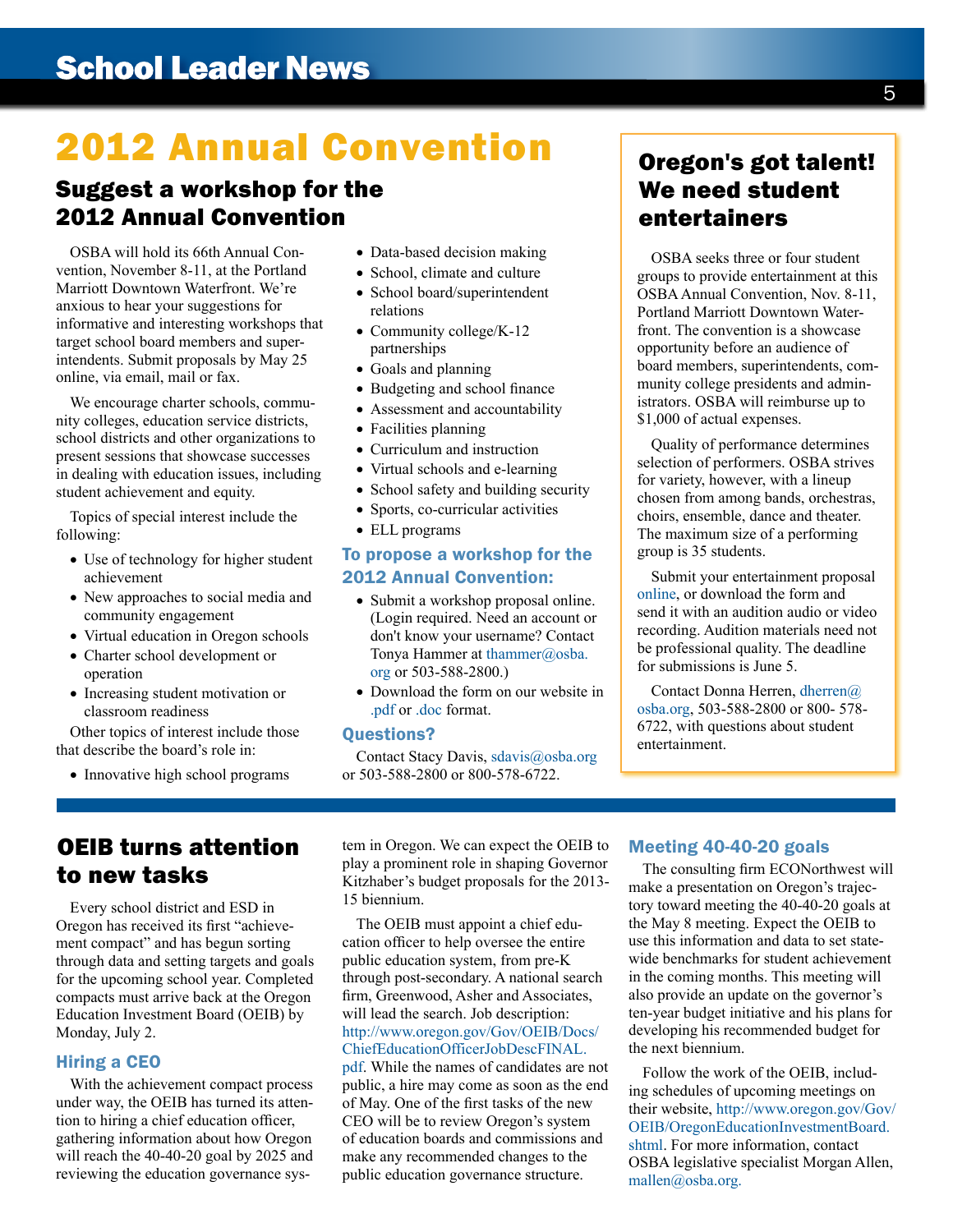## Oregon schools receive federal 'Green Ribbon

The Oregonian has reported that four Oregon schools have gained federal recognition for combining rigorous academics with strong environmental stewardship.

According to last week's story by reporter Charles

U.S. DEPARTMENT OF EDUCATION Pope, the four Green Ribbon Schools schools are

among 78 in

the nation to receive the designation as "Green Ribbon Schools."

The following Oregon schools received the designation:

- Gladstone High School, Gladstone School District
- Sunnyside Environmental School, Portland Public Schools
- Willamina Elementary School, Willamina School District
- Catlin Gabel School in Washington County

A "green" approach helps cut utility costs, foster healthy classrooms and prepare students for successful life and work in the 21st century, said Nancy Sutley, Chair of the White House Council on Environmental Quality. Joining Sutley to announce the award winners were U.S. Education Secretary Arne Duncan and EPA Administrator Lisa Jackson.

"These Green Ribbon School award winners are taking outstanding steps to educate tomorrow's environmental leaders, and demonstrating how sustainability and environmental awareness make sense for the health of our students and our country," Sutley added.

The 78 Green Ribbon School winners emerged from nearly 100 nominees submitted by 30 state education agencies, the District of Columbia and the Bureau of Indian Education, Pope reported. Across the nation, more than 350 schools applied for the designation to their state education agencies. Among the list of winners

## LivingWise—a fun way to learn about saving water and energy

Schools' award Thanks to the Energy Trust of Oregon, sixth-grade teachers can obtain a cur-<br>Schools' award riculum—free of charge—that teaches students how to conserve water and energy. Called "LivingWise," the curriculum includes classroom instruction with hands-on experiments, take-home tools for saving energy, and activities that students can share with their families.

> In short, LivingWise is a fun way to learn. Plus, it meets Oregon's state educational standards.

#### LivingWise curriculum

The curriculum includes the following for each classroom:

- Curriculum and in-class activities
- Educational posters on electricity, natural gas and water
- LivingWise kits for each student to take home
- Student guides and activity booklets
- Certificates of achievement
- Student surveys to complete at the end of the LivingWise unit

#### LivingWise kit

Each student receives a LivingWise kit that includes the following:

- Three compact fluorescent light bulbs
- One water-saving showerhead
- Two water-saving faucet aerators
- One digital thermometer
- One water flow-rate testing bag
- Energy cost calculator
- Toilet leak detector tablets
- "Get Wise" wristbands

#### **Eligibility**

LivingWise is available to any sixth-grade class in a school served by Portland General Electric or Pacific Power. Kits are not available on an individual basis, however. They come as part of the curriculum for an entire class.

#### History

Since 2008, more than 1,600 classrooms in 650 schools have used the LivingWise curriculum and kits. An estimated 107,000 students have put the kits to use in their homes, helping their families save up to \$35 each per year in energy costs. In 2011 alone, these families saved over \$1.35 million.

To request LivingWise for your sixth-grade classes, call 1.888.438.9473 or visit [www.getwise.org.](www.getwise.org)

are 66 public schools, including eight charters and 12 private schools. In total, the schools are composed of 43 elementary, 31 middle and 26 high schools with around 50 percent representing high poverty schools, the Oregonian reported.

To receive the Green Ribbon School designation, a school must demonstrate that it saves energy, reduces costs, fosters wellness and offers environmental education.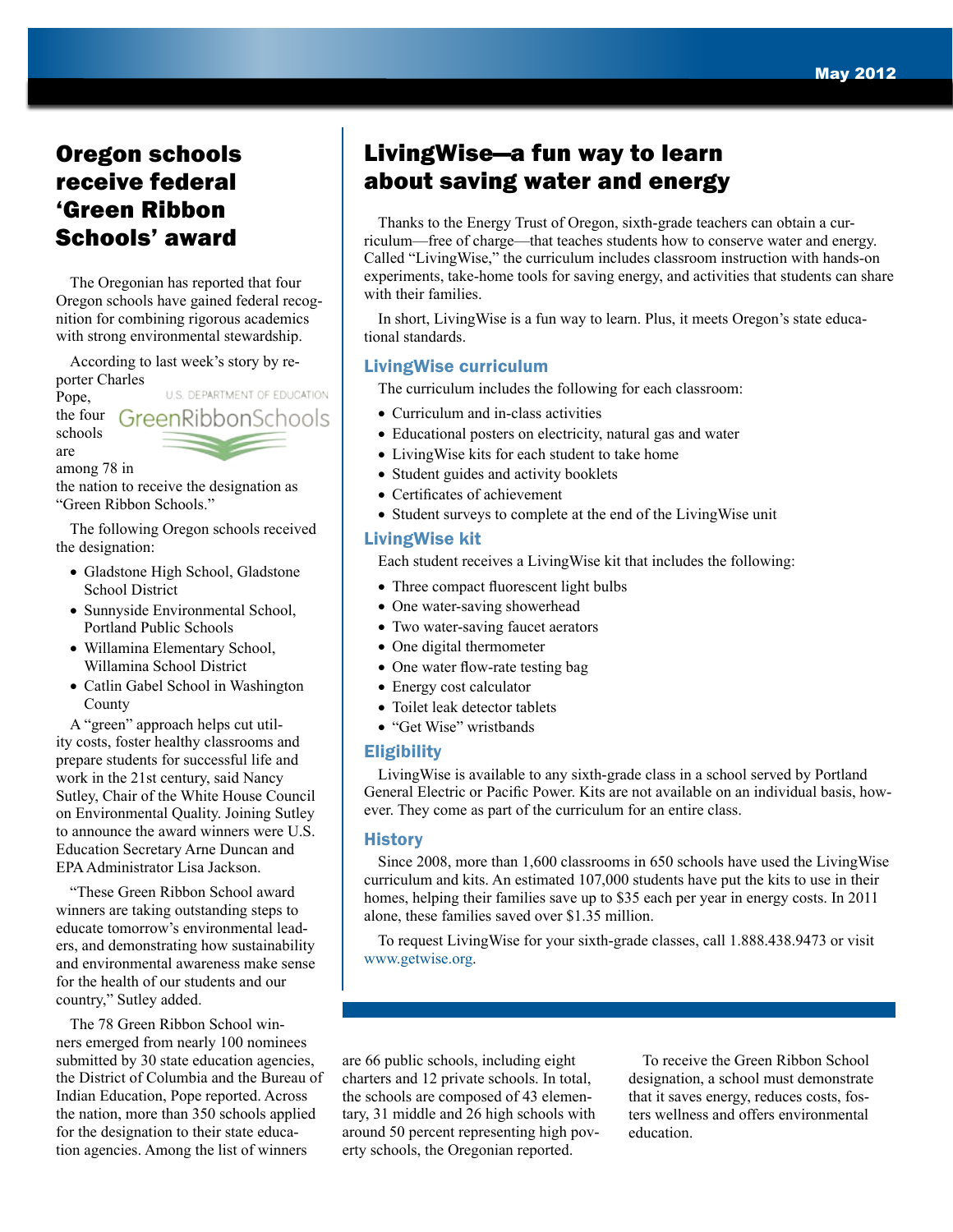## State honors schools that help close achievement gap

Every year the state of Oregon extends special recognition to schools that have done outstanding work to help close the achievement gap—that shortfall in academic success that afflicts many minority and special education students, those who are poor and those whose first language is not English. In a ceremony last week

at Atkinson Elementary in Portland, State Schools Superintendent Susan Castillo honored the recipients of the "2012 Celebrating Student Success Awards."

**Every** student. Every day. A success!

OSBA joins the superintendent in congratulating the champion schools and the teachers, administrators and students whose efforts have helped level the playing field for everyone.

This year, seven schools from across the state received "Champion" awards, while eight past award winners gained recognition for continued success.

#### Where some see challenges, others see opportunity

"As we look at what it takes to transform our education system, these schools serve as inspiring examples of what is possible when teachers, administrators, parents, students and communities come together behind a shared vision of excellence for all," Castillo said. "Where some might see challenges, these schools see opportunity. Through dedication, a commitment to high standards for students

and staff alike, and a 'no excuses' attitude, these schools are doing what it takes to turn things around and increase student achievement for all kids regardless of race, income, disability status or home language. These schools are showing us that we can, and we will, close the gap."

The following 15 schools are the winners of the 2012 Celebrating Student Success Awards:

#### 2012 Celebrating Student Success Champion Schools:

- Atkinson Elementary School, Portland Public Schools
- El Puente Bilingual Elementary School, North Clackamas School **District**
- Franklin High School, Portland Public Schools
- Lincoln Elementary School, Corvallis School District
- Lincoln Elementary School, Grants Pass School District
- Templeton Elementary School, Tigard-Tualatin School District
- Washington Elementary School, Pendleton School District

## 2012 Continuing

### Success Schools:

- Claggett Creek Middle School, Salem-Keizer School District
- Forest Grove High School, Forest Grove School District
- Gilbert Park Elementary School, David Douglas School District
- Lot Whitcomb Elementary School, North Clackamas School District
- Menlo Park Elementary School, David Douglas School District
- Riverside Elementary School, Grants Pass School District
- Weddle Elementary School, Salem-Keizer School District
- Woodburn Academy of Art, Science, and Technology, Woodburn School **District**

#### Winners use proven strategies

"This year's winners represent a wide range of schools both small and large, urban and rural," Castillo said. "They share a common commitment to using data to drive their decision making, engaging parents and communities as active partners, and providing strong, shared leadership and a focus on high quality instruction. Many of these schools are also utilizing proven strategies such as Professional Learning Communities, Response to Intervention (RTI), Positive Behavior Interventions and Supports (PBIS), and Courageous Conversations among others. Despite the differences from school to school, they share a focused and intentional approach to improving achievement and that focus is producing results."

In examining each award application, a blue ribbon panel conducted a comprehensive review of student achievement data and evidence of significant gains by historically underserved student subgroups. The panel included educators, stakeholders and community members.

The applications for winning schools are available online at: [http://www.ode.state.](http://www.ode.state.or.us/search/page/?id=3585) [or.us/search/page/?id=3585.](http://www.ode.state.or.us/search/page/?id=3585)



© Oregon School Boards Association Betsy Miller-Jones, Interim Executive Director Tricia Yates, Director of Communications Lonn Hoklin, Communications Specialist Josie Hummert, Marketing Specialist Diane Efseaff, Communications Assistant Dan Peterson, Printing Services Manager

### Connect with us

<www.osba.org> <facebook.com/osba.org> [info@osba.org](mailto:info%40osba.org?subject=) p: 503-588-2800 or 800-578-6722 f: 503-588-2813